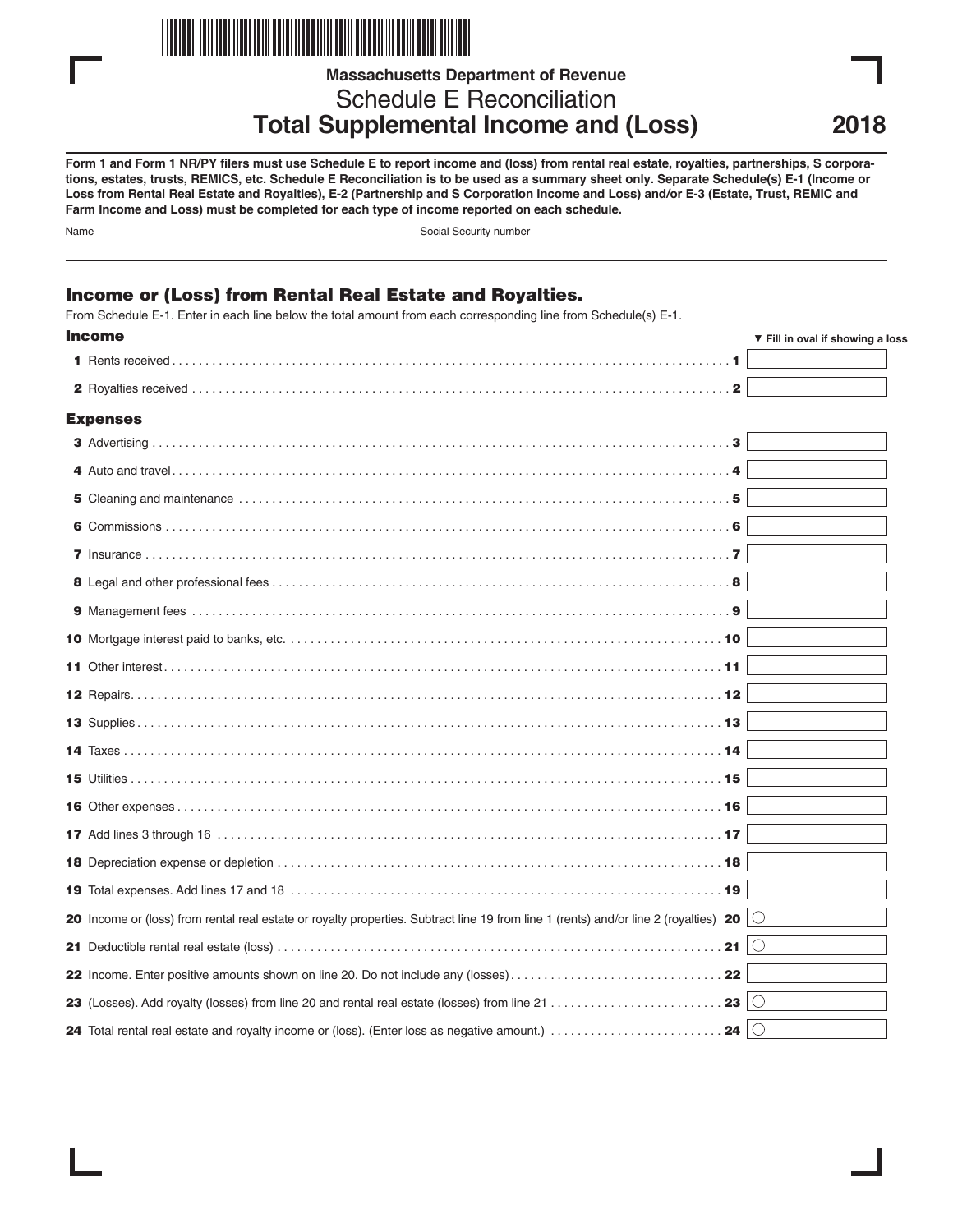

Name Social Security number

# Income or (Loss) from Partnerships and S Corporations

| From Schedule E-2. Enter in each line below the total amount from each corresponding line from Schedule(s) E-2. | ▼ Fill in oval if showing a loss |
|-----------------------------------------------------------------------------------------------------------------|----------------------------------|
|                                                                                                                 |                                  |
|                                                                                                                 |                                  |
|                                                                                                                 |                                  |
|                                                                                                                 |                                  |
|                                                                                                                 |                                  |
|                                                                                                                 |                                  |
|                                                                                                                 |                                  |
|                                                                                                                 |                                  |
|                                                                                                                 |                                  |
|                                                                                                                 |                                  |
| 35 Total income or (loss) from partnerships and S corporations. Subtract total of lines 33 and 34 from line 32. |                                  |
|                                                                                                                 |                                  |

36 Fill in if you are reporting any loss not allowed in a prior year due to the at-risk, or basis limitations; a prior year unallowed loss from a passive activity (if that loss was not reported on U.S. Form 8582) or unreimbursed partnership expenses. . . . . . . . . . . . . . . . . . . . . . . . . . . . . . . . .

#### Income or (Loss) from Estates and Trusts. From Schedule E-3, Income or (Loss) from Estates and Trusts. Enter in each line below the total amount from each corresponding line from Schedule(s) E-3, Income or (Loss) from Estates and Trusts.

| $\frac{1}{2}$ bolon and total amount non-capit conceptinging line non-concealeter $L$ , income or (E000) non-E0tated and made. |        |  |
|--------------------------------------------------------------------------------------------------------------------------------|--------|--|
|                                                                                                                                |        |  |
|                                                                                                                                | 38     |  |
|                                                                                                                                |        |  |
|                                                                                                                                |        |  |
|                                                                                                                                |        |  |
|                                                                                                                                |        |  |
|                                                                                                                                |        |  |
|                                                                                                                                |        |  |
| 45 Grantor-type trust and non-Massachusetts estate and trust income. Subtract line 44 from line 43 45 $\circ$                  |        |  |
|                                                                                                                                |        |  |
|                                                                                                                                |        |  |
|                                                                                                                                |        |  |
| 49 Income or (loss) from grantor-type trusts and non-Massachusetts estates and trusts. Subtract line 48 from 45.               | .49 ∣⊜ |  |

# Income or (Loss) from Real Estate Mortgage Investment Conduits (REMICs)

From Schedule E-3, Income or (loss) from REMICs. Enter in each line below the total amount from each corresponding line from Schedule(s) E-3, Income or (Loss) from REMICs.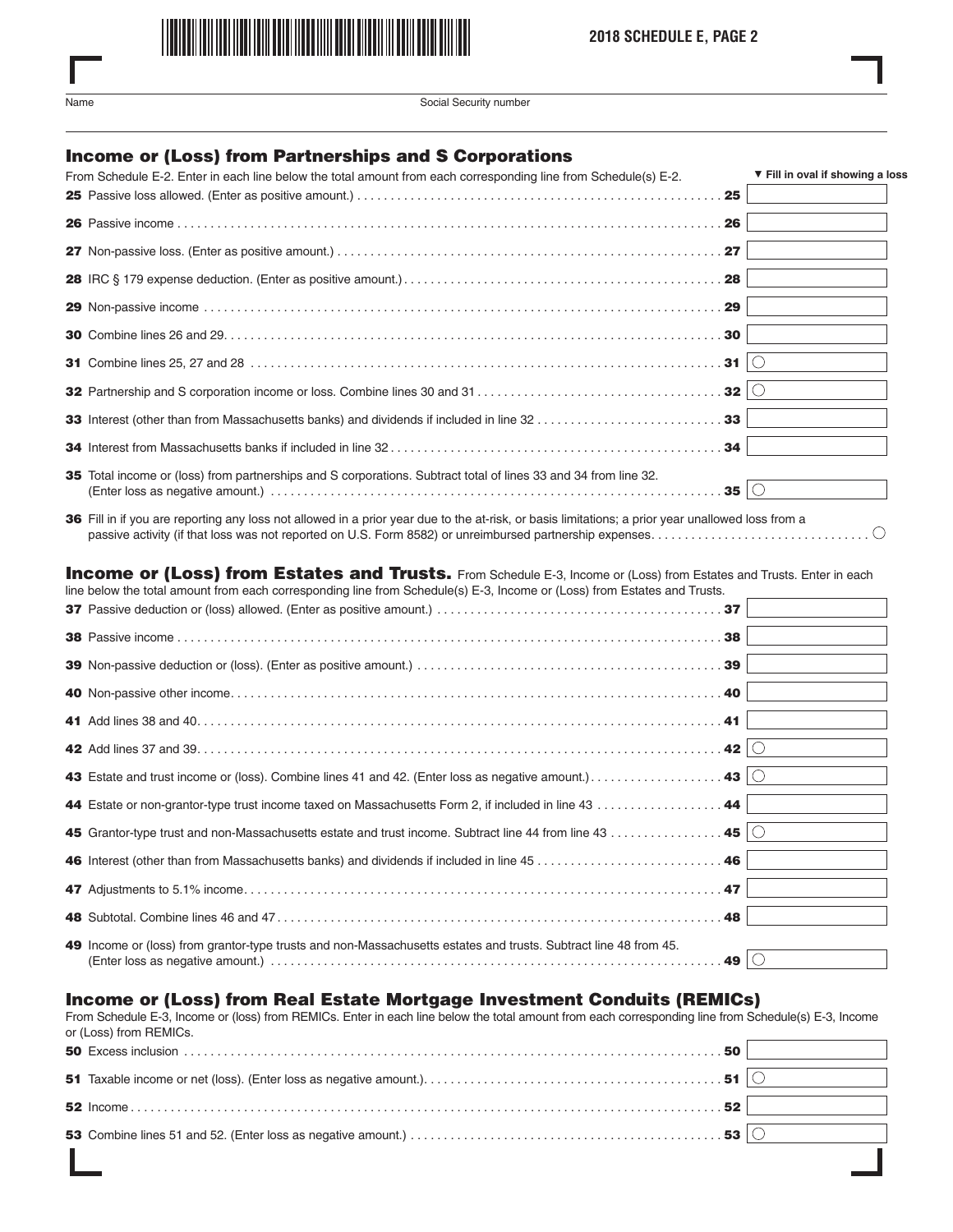

# **2018 SCHEDULE E, PAGE 3**

L

| .<br>× | ×<br>۰. |
|--------|---------|

ı

 $\overline{\phantom{a}}$ 

Social Security number

| Farm Income. From Schedule E-3, Farm Income. Enter in each line below the total amount from each<br>corresponding line from Schedule(s) E-3, Farm Income. | ▼ Fill in oval if showing a loss |
|-----------------------------------------------------------------------------------------------------------------------------------------------------------|----------------------------------|
|                                                                                                                                                           |                                  |
| <b>Summary</b>                                                                                                                                            |                                  |
|                                                                                                                                                           |                                  |
|                                                                                                                                                           |                                  |
|                                                                                                                                                           |                                  |
| 58 Total income or (loss). Combine lines 55, 56 and 57. (Enter loss as negative amount.) Enter here and in Form 1,                                        |                                  |